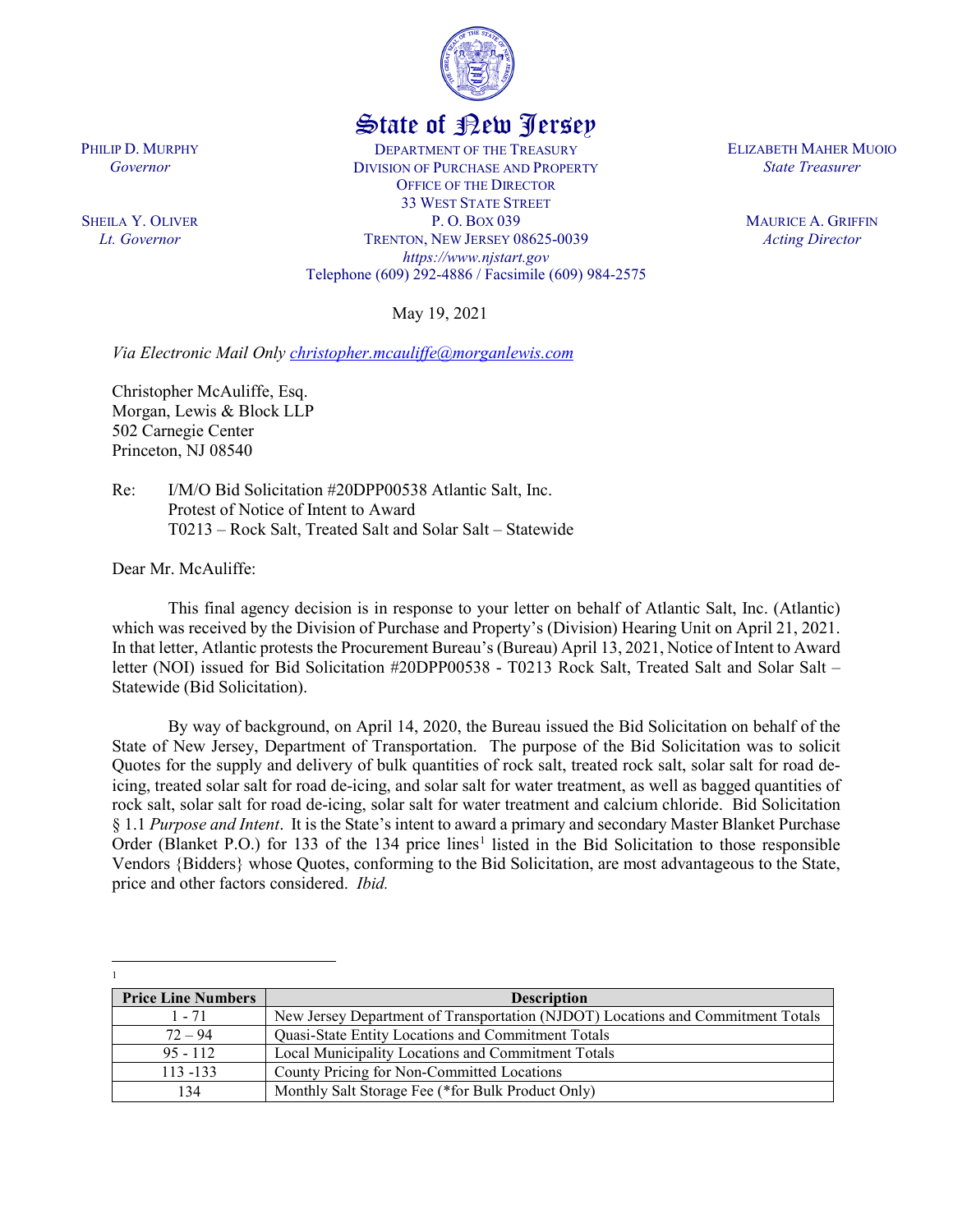## **BACKGROUND**

On June 16, 2020, the Division's Proposal Review Unit opened eleven (11) Quotes submitted by the submission deadline of 2:00 p.m. eastern time. After conducting a preliminary review of the Quotes received, those Quotes which conformed to the mandatory requirements for Quote submission were forwarded to the Bureau for review and evaluation consistent with the requirements of Bid Solicitation Section 6.6 *Evaluation Criteria.*

After completing its review and evaluation, on April 1, 2021, the Bureau prepared a Recommendation Report that recommended that Blanket P.O.s be awarded to Atlantic; Chemical Equipment Labs of DE, Inc. (Chemical); Morton Salt, Inc. (Morton); Riverside Construction Materials, Inc. (Riverside); East Coast Sale Dist. Inc., (East Coast); and American Rock Salt, Co. LLC (American). On April 13, 2021, the Bureau issued the NOI advising all Vendors {Bidders} that it was the State's intent to award Blanket P.O.s consistent with the April 1, 2021, Recommendation Report. [2](#page-1-0)

On April 20, 2021, prior to the close of the protest period, Atlantic submitted a protest challenging the NOI. By way of summary, Atlantic states that the Division violated its "rules and statutory obligations" because it did not award the Blanket P.O.s with reasonable promptness as required by N.J.S.A. 52:34-12. Atlantic states as a result of the Division's silence, delay and inaction, it assumed that its Quote had been rejected. Atlantic's protest, pgs. 1, 9. By way of remedy, Atlantic requests that NOI be declared invalid, that the Bid Solicitation be declared null and void, and that Atlantic be permitted to withdraw its Quote.

In consideration of Atlantic's protest, I have reviewed the record of this procurement, including the Bid Solicitation, the Quotes received, Atlantic's protest, the relevant statutes, regulations, and case law. This review of the record has provided me with the information necessary to determine the facts of this matter and to render an informed final agency decision on the merits of the protest.

# **DISCUSSION**

## **A. Extension of Atlantic's current Blanket P.O. 40199**

l

In support of its position that the NOI be declared invalid and that the Bid Solicitation be declared null and void, Atlantic asserts that the Bureau repeatedly solicited and accepted goods and services from Atlantic under different terms and conditions than those set forth in the Bid Solicitation. Atlantic states that it believed that the Bureau had rejected its Quote when it repeatedly extended the current Blanket P.O. and that the State exceeded the permitted contract term when it extended the contract for an additional year. Atlantic's protest, p. 7-9. Unfortunately, Atlantic's reading of the terms and conditions of the current Blanket P.O. is mistaken.

First, as to the term of the Blanket P.O. and permitted extensions, Atlantic's current Blanket P.O. with the State (Blanket P.O. No. 40199) included the following language regarding the term:

# **BID SOLICITATION § 5.2 CONTRACT TERM AND EXTENSION OPTION**

The term of the contract shall be for a period of two (2) years and six months to expire on April 30, 2018. The anticipated "Contract Effective Date" is provided on the signatory page accompanying this RFP. If delays in the procurement process result in a change to the anticipated Contract

<span id="page-1-0"></span> $2$  On April 20, 2021, Chemical wrote to the Bureau and requested that it be permitted to withdraw its Quote. That request to withdraw was accepted by the Bureau.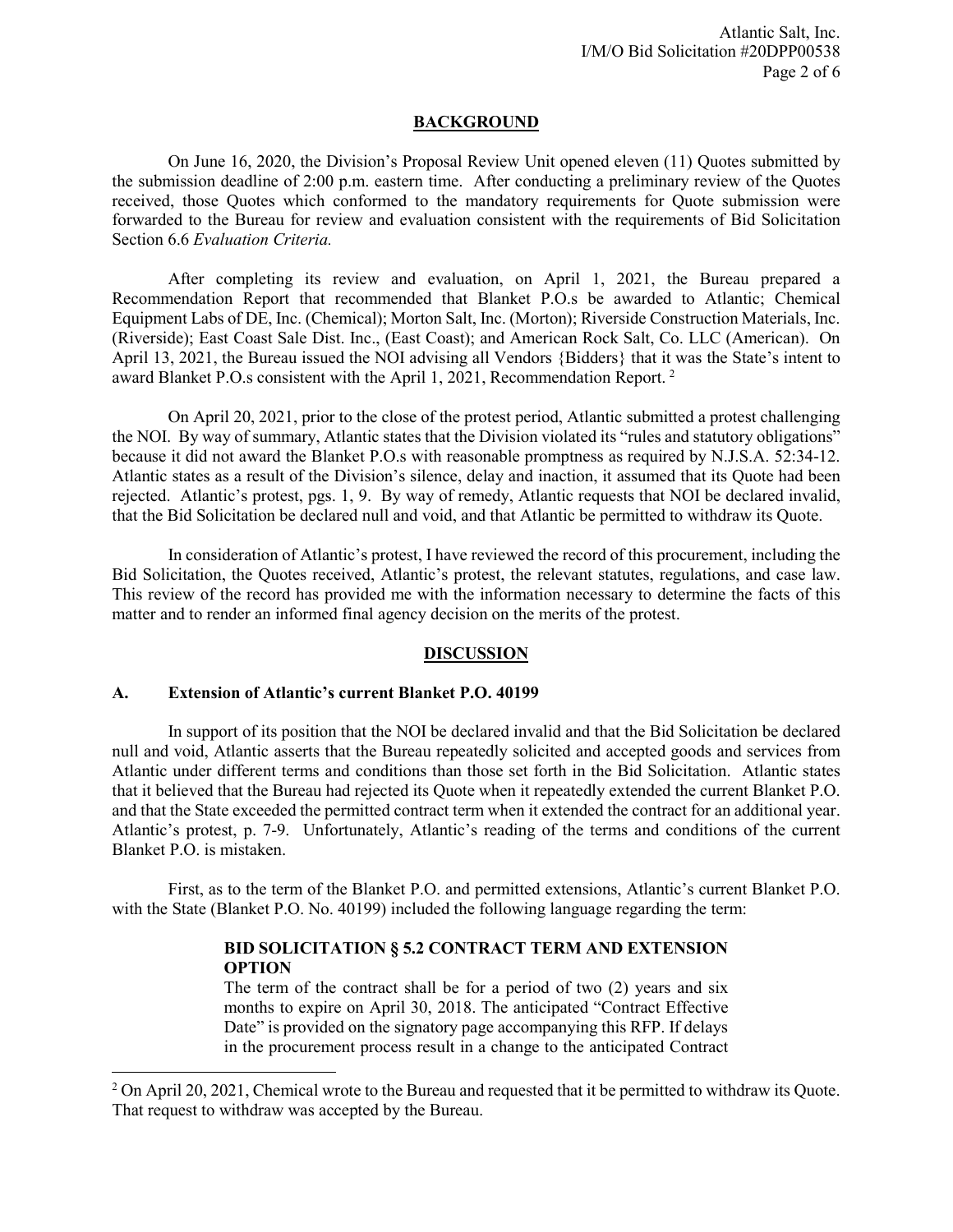Effective Date, the Bidder agrees to accept a contract for the full term of the contract. The contract may be extended up to two (2) years with no single extension exceeding one (1) year, by the mutual written consent of the Contractor and the Director at the same terms, conditions, and pricing at the rates in effect in the last year of the contract or rates more favorable to the State.

## **BID SOLICITATION § 5.3 CONTRACT TRANSITION**

In the event that a new contract has not been awarded prior to the contract expiration date, as may be extended herein, it shall be incumbent upon the Contractor to continue the contract under the same terms and conditions until a new contract can be completely operational. At no time shall this transition period extend more than one-hundred-eighty (180) days beyond the expiration date of the contract.

In addition, the applicable State of New Jersey Standard Terms and Conditions (SSTC) associated with that Blanket P.O. No. 40199 stated:

## **SSTC § 5.3 CONTRACT TERM AND EXTENSION OPTION**

If, in the opinion of the Director, it is in the best interest of the State to extend a contract, the contractor shall be so notified of the Director's Intent at least thirty (30) days prior to the expiration date of the existing contract. The contractor shall have fifteen (15) calendar days to respond to the Director's request to extend the term and period of performance of the contract. If the contractor agrees to the extension, all terms and conditions including pricing of the original contract shall apply unless more favorable terms for the State have been negotiated.

Atlantic references three extensions on Blanket P.O. No. 40199 that were requested by the Bureau. Specifically, a three month extension from May 1, 2020 to July 31, 2020; a three month extension from August 1, 2020 to October 31, 2020; and a six month extension from November 1, 2020 to April 30, 2021. Atlantic's protest Exhibits D, E and F. Atlantic states that these extensions violated Bid Solicitation Section 5.3 which only permited a transition period of 180-days. However, a careful review of the extension letters reveals that the extensions were requested and agreed to by Atlantic pursuant to SSTC Section 5.3 which permits the Director to request an extension to the term and period of performance of the Blanket P.O. An extension request pursuant to SSTC Section 5.3 is separate and apart from the transition period referenced in Bid Solicitation Section 5.3. Atlantic agreed to the terms contained in the SSTCs when it entered into Blanket P.O. No. 40199 with the State. Therefore, the Bureau did not exceed the term when it requested that Atlantic extend its Blanket P.O. in accordance with the State's Standard Terms and Conditions.

Additionally, a review of the record of this procurement reveals that while evaluating the Quotes received in response to the Bid Solicitation, the Bureau wrote to each of the current Vendors asking if each of them was willing to extend the current Blanket P.O. for an additional time period requested. The Bureau requested those Blanket P.O. extensions to ensure that the State and Cooperative Purchasing Program Participants would have the ability to purchase necessary quantities of bulk and bagged rock salt during the 2020/2021 winter season in order to ensure the health, safety and welfare of the traveling public, while this Bid Solicitation was under review and being finalized for award. Those extensions specifically advised the current vendors that the extension term was until a new Blanket P.O. was awarded or until the end of the extension term, whichever comes first. Therefore, Atlantic's belief that its Quote had been rejected due to the extension of the current Blanket P.O. was mistaken.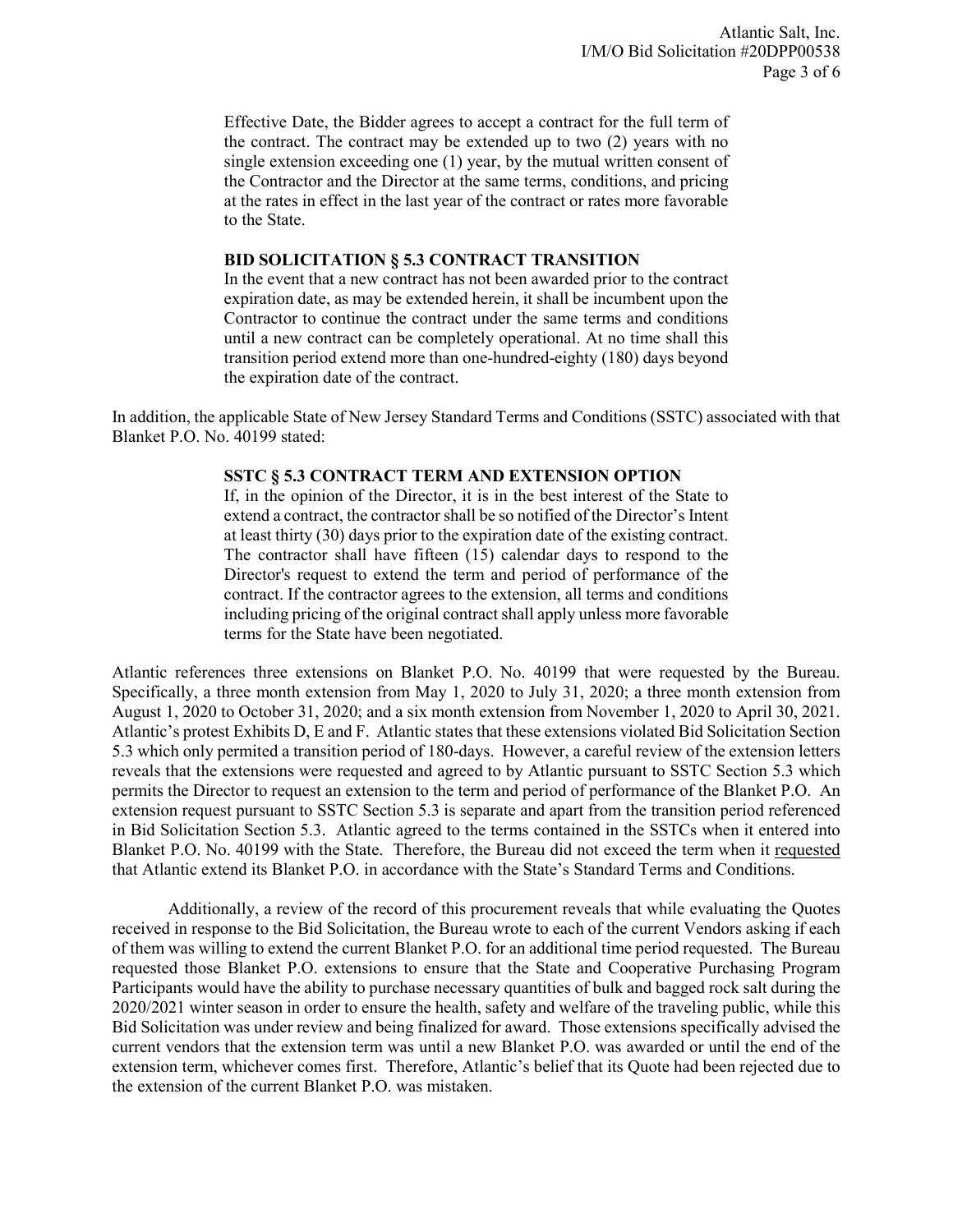## **B. Communications with the Procurement Bureau**

In further support of its position that its Quote had been rejected, Atlantic took the Bureau's silence during the evaluation process as a rejection of its Quote. Specifically, Atlantic refers to the Bureau not responding to Atlantic's June 23, 2020, request for an unofficial bid tabulation. However, the Bid Solicitation specifically advised the bidding community that *"*[i]f the Bureau contemplates negotiation, Quote prices will not be publicly read at the Quote opening. Only the name and address of each Vendor {Bidder} will be publicly announced at the Quote opening." Bid Solicitation § 6.8 *Negotiation and Best and Final Offer (BAFO)*. This is to ensure that a single or even multiple bidders do not receive information that is not available to all other similarly situated Vendors {Bidders}. Therefore, in order to maintain a level playing field and to guard against the perception of favoritism in the evaluation process, consistent with its governing laws, the Division does not release Quote pricing prior to the issuance of the NOI, where, like in this procurement, the Bureau contemplated requesting Best and Final Offers.

The New Jersey Courts have long recognized that the purpose of the public bidding process is to "secure for the public the benefits of unfettered competition." *Meadowbrook Carting Co. v. Borough of Island Heights*, 138 N.J. 307, 313 (1994). To that end, the "public bidding statutes exist for the benefit of the taxpayers, not bidders, and should be construed with sole reference to the public good." *Borough of Princeton v. Board of Chosen Freeholders*, 169 N.J. 135, 159-60 (1997). The objective of New Jersey's statutory procurement scheme is "to guard against favoritism, improvidence, extravagance and corruption; their aim is to secure for the public the benefits of unfettered competition." *Barrick v. State of New Jersey*, 218 N.J. 247, 258 (2014) (citing *Keyes Martin & Co. v. Dir. of Div. of Purchase and Prop*., 99 N.J. 244, 256 (1985)). Accordingly, the Division's governing regulations mandate that "[f]or RFPs having a negotiation component, only the names and addresses of the bidders will be publicly announced at the proposal opening" and that "[d]uring the course of negotiations, no bidder's technical proposal or pricing shall be revealed to any other bidder or to any person who is not a member of the evaluation committee or Division staff involved with the conduct of the negotiations." See *N.J.A.C.* 17:12-2.6(e *N.J.A.C.* 17:12- 2.7(j)(4) respectively. Had Bureau released the bid tabulation to Atlantic it would have been in a position of advantage over other Vendors {Bidders} in responding the Bureau's request for a best and final offer.

I note that while the Bureau did not respond to Atlantic's request for the unofficial bid tab, there were other communications from the Bureau to Atlantic related to the Bid Solicitation.<sup>[3](#page-3-0)</sup> Specifically, on June 26, 2020, the Bureau requested that Atlantic complete and submit the confidentiality letter; on July 10, 2020, the Bureau requested that Atlantic submit the completed *Offer and Acceptance Page*; and, on August 7, 2020, the Bureau requested that Atlantic submit a Best and Final Offer. Admittedly, subsequent to the Bureau's request for a Best and Final Offer, the Bureau did not reach out to Bidders regarding the Bid Solicitation; however, at no time did Atlantic inquire as to the status of the evaluation. Had it done so, it would have been advised that all Quotes remained under evaluation. Accordingly, Atlantic erroneously believed that its Quote had been rejected.

# **C. Evaluation and Award**

l

As noted above, Atlantic requests that NOI be rescinded and the Bid Solicitation canceled because of the length of time that it took for the Division to issue the NOI. Atlantic contends that the State has exceeded any reasonable time allocation between the Quote opening date and the intended date to award this contract. In support of its position, Atlantic states that under the Local Public Contracts Law, contracts are to be awarded within 60 days. See *N.J.A.C.* 40A:11-24(a). Atlantic, however, fails to realize that the State is not governed by Local Public Contract Law. The governing law here, *N.J.S.A.* 52:34-12a.(g) does

<span id="page-3-0"></span><sup>&</sup>lt;sup>3</sup> Apart from communications related to the Bid Solicitation, the Bureau also communicated with Atlantic regarding the extensions to Blanket P.O. 40199 on July 7, 2020 and October 9, 2020.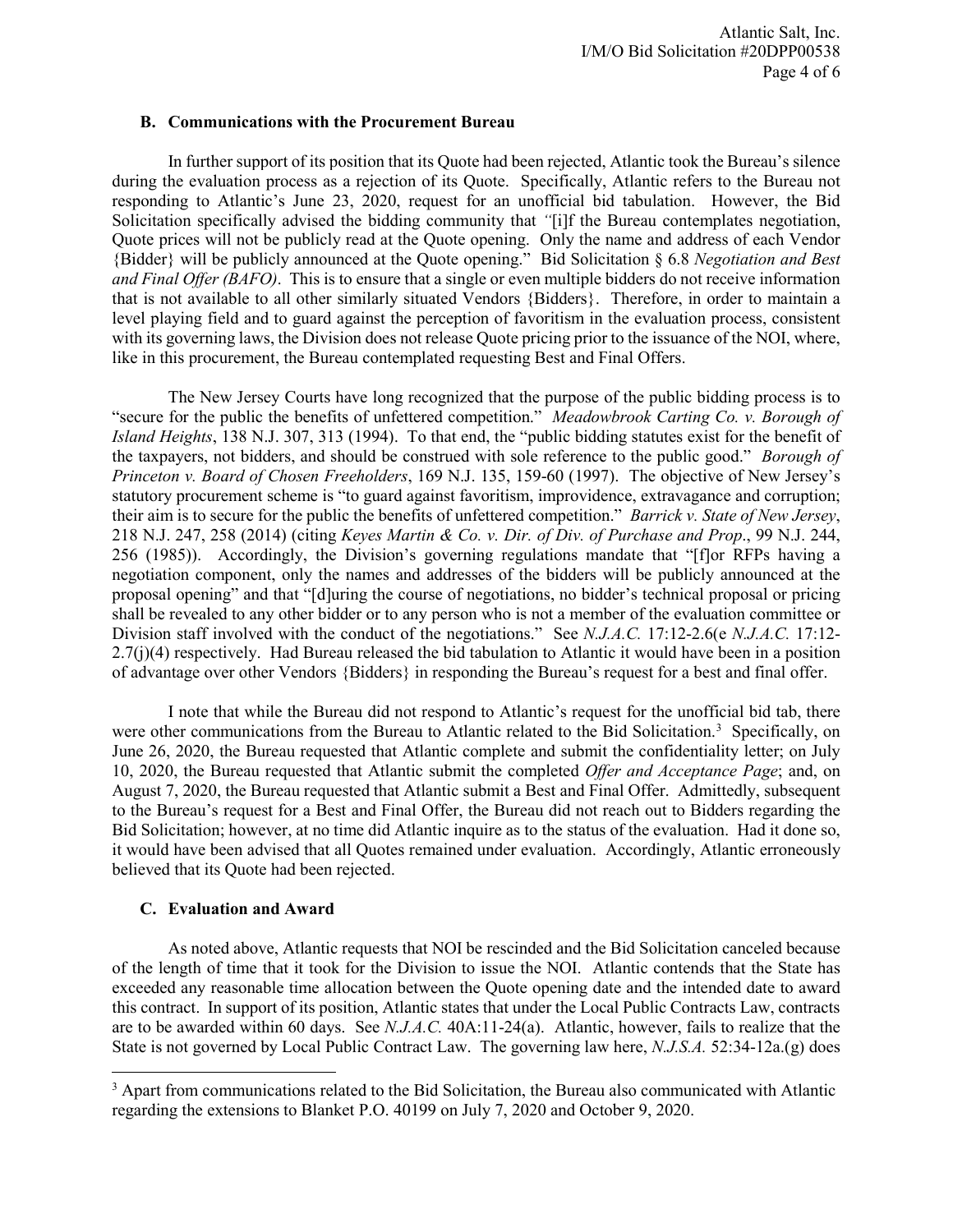not mandate a specific timeframe within which awards shall be made. Rather, the goal of New Jersey's statutory and regulatory laws governing State procurement is that an "award shall be made with reasonable promptness, after negotiation with bidders where authorized, by written or electronic notice to that responsible bidder whose bid, conforming to the invitation for bids, will be most advantageous to the State, price and other factors considered." *N.J.S.A.* 52:34-12a.(g). "Courts have interpreted this provision as conferring broad discretion on the Director of the Division of Purchase and Property to determine which bid will be most advantageous to the State. *State v. Ernst & Young, L.L.P.*, 386 N.J. Super. 600, 619 (App. Div. 2006). "The reasonableness of the time period for an award of a State contract will obviously be dependent on the facts and circumstances of the particular procurement." *In re Bellmawr Truck Repair Co.*, 2017 N.J. Super. Unpub. LEXIS 308, \*6, 2017 WL 490529, citing*, Barrick v. State*, 218 N.J. 247, 253, (2014) (upholding an award made sixteen months after the submission of bids). Bidders are put on notice of this through Bid Solicitation Section 7.2 *Final Award* which states in part "Blanket P.O. awards will be made with reasonable promptness by written notice to those responsible Vendors {Bidders} whose Quotes, conforming to this Bid Solicitation, are most advantageous to the State, price, and other factors considered." The Bureau did not specify an award date in the Bid Solicitation as there are a number of factors that can delay the time it takes for the Bureau to complete the evaluation of Quotes received, including the complexity of the Bid Solicitation, the total number of Quotes received and whether there is a need to request clarification or additional information from any Vendor {Bidder}.

The Bid Solicitation was issued on April 14, 2020; on June 16, 2020 the Proposal Review Unit opened eleven (11) Quotes. On August 7, 2020, the Bureau requested Best and Final Offers from the Vendors {Bidders}, with responses due no later than August 12, 2020. This Bid Solicitation sought pricing for nine different categories of salt to be delivered to over 100 discrete locations across the State, and a review of 134 price lines in total for each of the 11 Quotes that were submitted. In reviewing the Quotes submitted, the Bureau took all reasonable steps to conduct a thorough Quote evaluation and to make an award as expeditiously as possible for to those Vendors {Bidders} whose Quotes were most advantageous to the State, price and other factors considered.

The time between the submission of Quotes and the issuance of the NOI left all Vendors {Bidders} on an even playing field at the time of Quote submission through the issuance of the NOI. All Vendors {Bidders} were aware that prices quoted were to remain firm to through the issuance of the Blanket P.O. See Bid Solicitation Section 4.4.5 *State-Supplied Price Sheet*, and State of New Jersey Standard Terms and Conditions Section 6.1 *Price Fluctuation During Contract* states in part that "[u]nless otherwise agreed to in writing by the State, all prices quoted shall be firm through issuance of contract or purchase order and shall not be subject to increase during the period of the contract." Notably, the Bid Solicitation did not specify a date certain when the Blanket P.O. would begin. Rather, Bid Solicitation Section 5.2 *Blanket P.O. Term and Extension Option* stated in part "[i]f delays in the procurement process result in a change to the anticipated Blanket P.O. Effective Date, the Vendor {Bidder} agrees to accept a Blanket P.O. for the full term of this Blanket P.O." To that end, "[t]he award of a contract pursuant to *N.J.S.A.* 52:34- 12(g) generally will not be disturbed absent a showing of bad faith, corruption, fraud or gross abuse of discretion." *Ibid., citing, Commercial Cleaning Corp. v. Sullivan*, 47 N.J. 539, 549 (1966).

Here, Atlantic offers nothing more than its own opinion that the time from Quote opening to the issuance of the NOI was too long a period for the award of this contract. It fails to offer any facts to support that its perceived delay restricted competition or favored particular bidders; or how the Bureau's actions demonstrate "bad faith, corruption, fraud or gross abuse of discretion" such that the NOI should be set aside and the Bid Solicitation declared null and void.